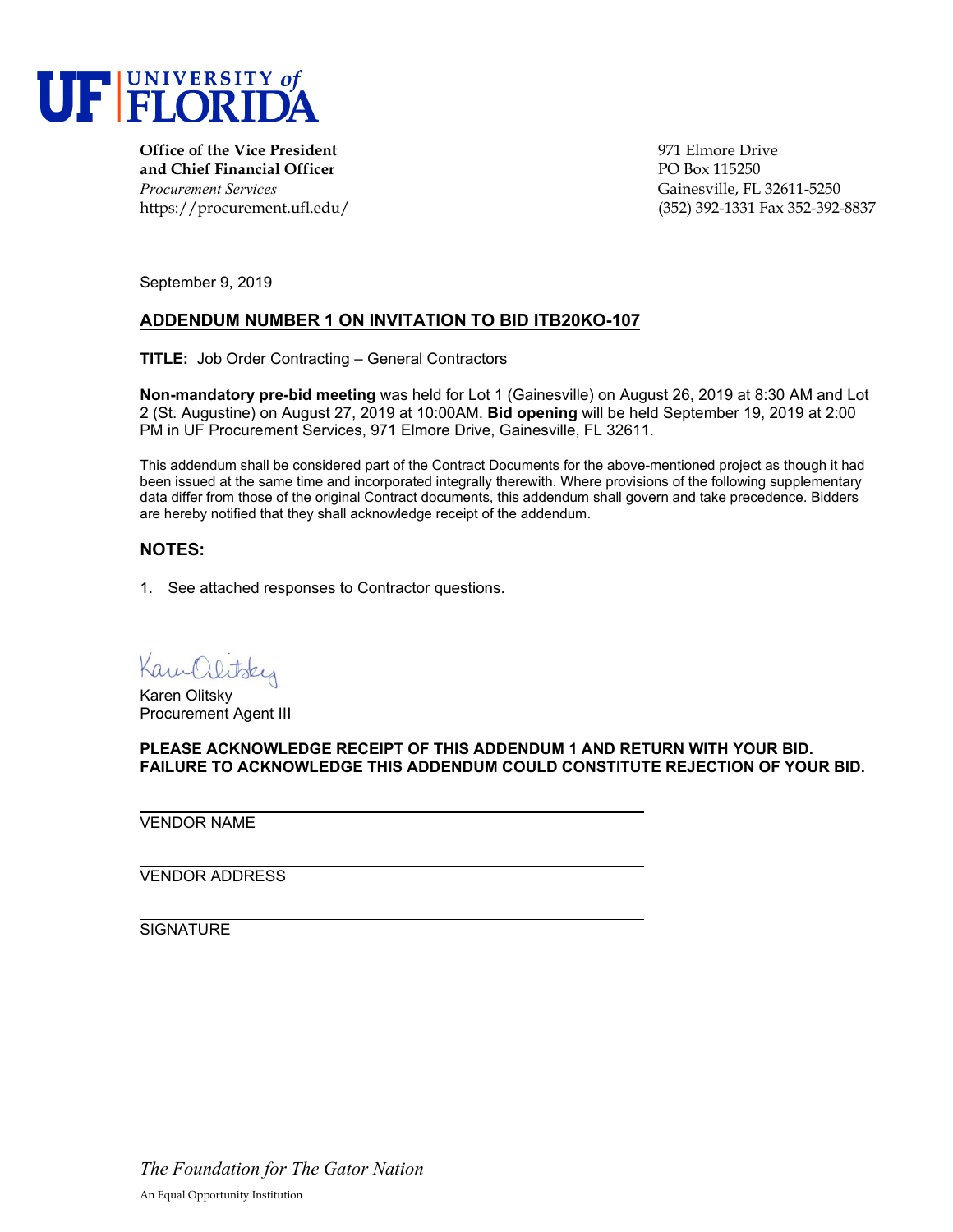## **Questions and Answers**

Q1. The qualifications refer to a certified general contractor license (GC license) however is a certified building contractor license (CBC License) acceptable?

A1. Yes.

- Q2. Due to the reference to the Davis-Bacon Act in the Bid Documents, is certified payroll required on all projects?
	- A2. No. Only federally funded projects.
- Q3. Are there any time constraints for projects? Will there be any after-hours work?
	- A3. Time constraints and afterhours work vary project to project. Any time constraints or afterhours work will be communicated during the planning phase of the project.
- Q4. We have not participated or graduated from UF's Mentor Protégé Program. Can you briefly explain what this program is? How do we register for the UF mentor protege program?
	- A4. UF's Mentor Protégé Program is owned by UF Small Business & Vendor Diversity Relations Department. More information about this program can be found here: <https://sbvdr.admin.ufl.edu/initiatives/mentor-protege-program/>
- Q5. Referring to UF's Mentor Protégé Program, what does the 'statement of agreement to participate during term of contract' say specifically & does this need to be signed or approved by someone from UF?
	- A5. Provide a statement on your company's letterhead agreeing to participate in the Mentor Protégé Program during the term of the contract. This statement does not need UF signature.
- Q6. Section 1.8.B.4 begins with "List experience and training of respondents." Can you please clarify what is required?
	- A6. List and briefly describe five (5) projects of similar complexity that are described in Section 1.8.A complete with location, date of completion, names of contract, and names, addresses and contact information (phone and email) of owners within the last three (3) years.
- Q7. Section 1.8.B.5 "Proof of a staffed office with available construction personnel located within 60 miles of the Gainesville…" What specific documentation is required for proof?
	- A7. Provide a screenshot of the driving distance between your staffed office to the address provided in the Bid Documents using Google Maps or a similar driving distance calculator.
- Q8. Section 1.8.B.6 "Proposed personnel", is this specific to who would be working with UF or all Superintendent(s) & Project Manager(s) within the company?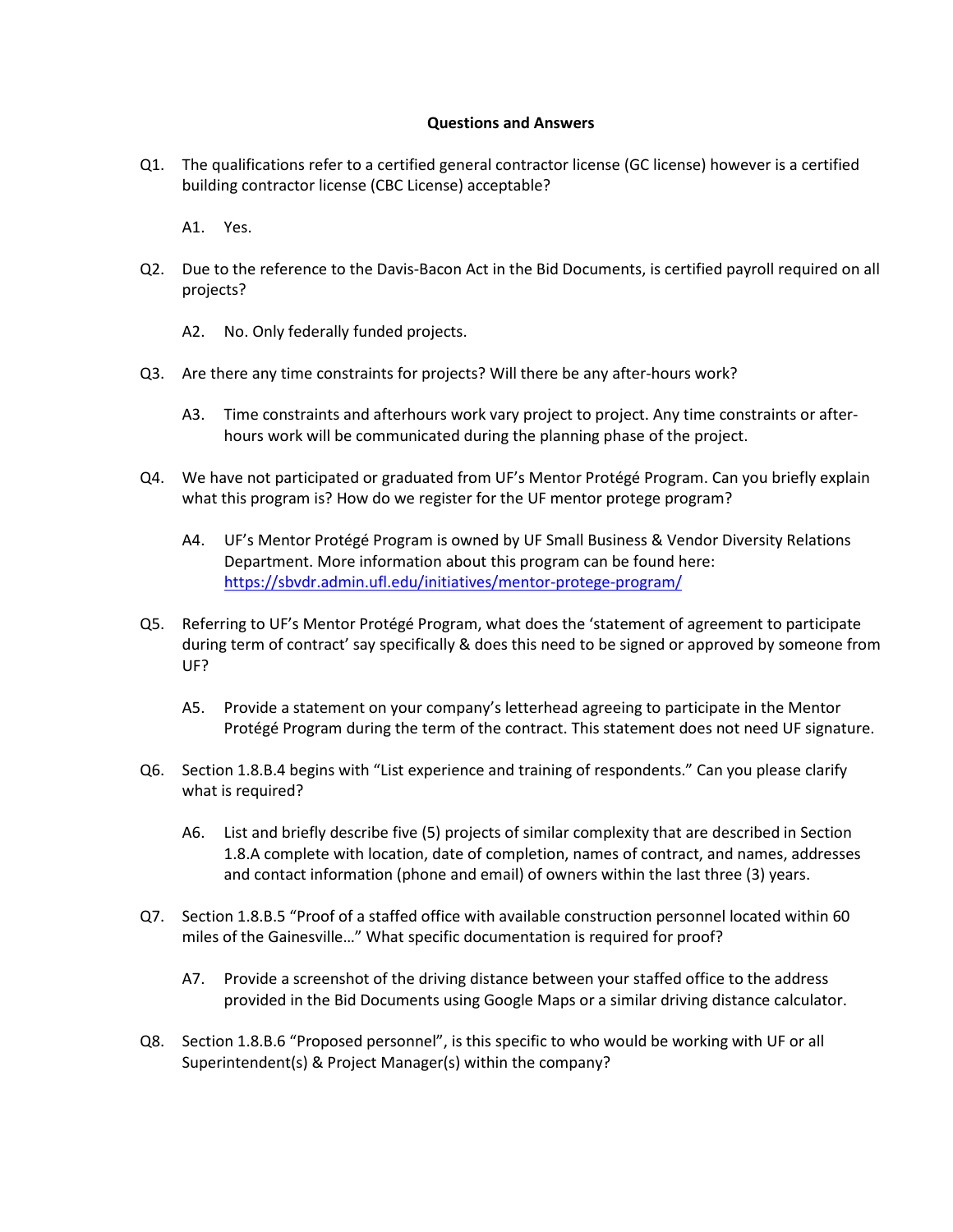- A8. Provide a proposed list of personnel that will be working with UF if your company is awarded a contract.
- Q9. Section 1.9.B Bidders percentages Can you explain/clarify what this is exactly and what is required?
	- A9. Definitions for General Conditions Costs, Staffing Costs and General Contractor's Overhead & Profit can be found in Section 00200 – Definitions.
- Q10. As this bid is for creating a pool of contractors, what do we enter in the "reason for not submitting bid" box?
	- A10. If you are submitting a bid, you may leave that box blank.
- Q11. Does this bid need to be hand delivered as per requirements? Or can it be emailed?
	- A11. One hard copy and one electronic copy on USB flash drive or CD/DVD is required and may be hand delivered or sent by mail/courier. Emailed bids will not be accepted.
- Q12. Who should be named "additional insured" on the general liability and auto liability policies?
	- A12. The certificate holder shall be named "additional insured" on the liability policies. The certificate holder shall read:

University of Florida Board of Trustees Procurement Services PO Box 115250 / 971 Elmore Drive Gainesville, FL 32611-5250

- Q13. What will be required to be submitted for this bid?
	- A13. Bid submittal requirements:
		- Completed and signed Invitation to Bid Construction Acknowledgement Form
		- Completed Section 00310 Bid Proposal
		- Proof of applicant's (not individual's) current State of Florida General Contractor's License or Certified Building Contractor License pursuant to Section 489, Florida Statute
		- Proof of Insurance as required in Article 19 of the General Terms and Conditions
		- Proof of graduation from University of Florida's Mentor Protégé Program or a statement of agreement to participate during term of contract
		- List experience and training of respondents. List and briefly describe five (5) projects of similar complexity that are described in Section 1.8.A complete with location, date of completion, names of contract, and names, addresses and contact information (phone and email) of owners within the last three (3) years
		- Proof of a staffed office with available construction personnel located within 60 miles of the Gainesville or St. Augustine area (depending upon bid package) as referenced in Section 00003 – Introductory